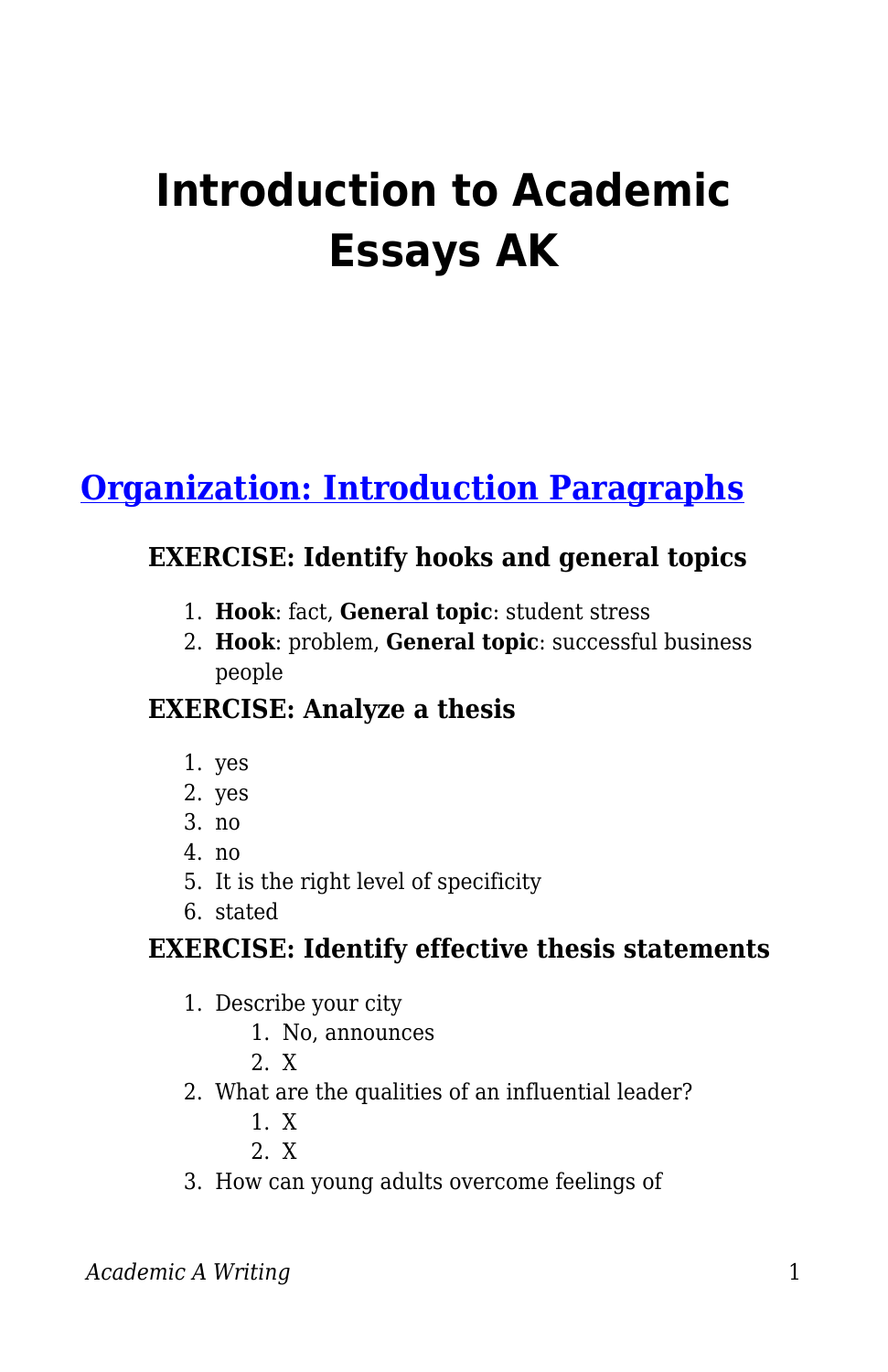homesickness?

- 1. No, too general
- 2. X
- 4. How is writing different from speaking in a foreign language?
	- 1. X (but could be too specific for a thesis)
	- 2. No, too general

#### **EXERCISE: Evaluate thesis statements**

- 1. No, announces
- 2. No, incomplete sentence
- 3. Yes
- 4. No, too many details
- 5. No, question
- 6. No, too specific, fact
- 7. No, too general (useful vs best place)
- 8. Yes
- 9. No, incomplete sentence
- 10. No, too general, does not clearly relate to the prompt

#### **EXERCISE: Write a thesis**

1. Answers will vary, no example provided

## **[Organization: Body Paragraphs](https://edtechbooks.org/academic_a_writing/body_paragraphs)**

#### **EXERCISE: Analyze a topic sentence**

- 1. Yes
- 2. Yes
- 3. Yes
- 4. Yes
- 5. No
- 6. It is the right level of specificity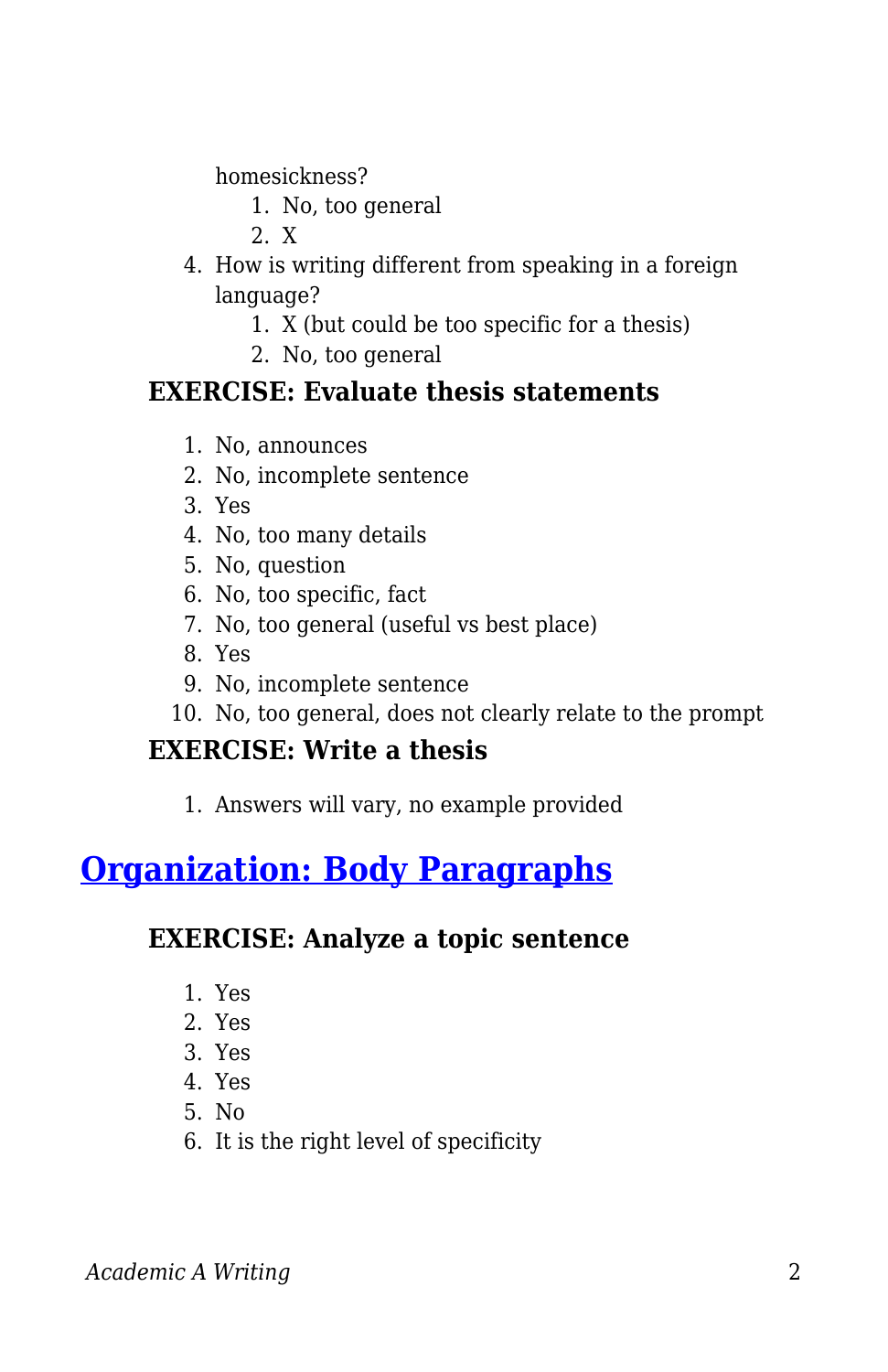## **EXERCISE: Identify topic sentences**

- 1. D
- 2. B
- 3. C
- 4. B
- 5. D

## **EXERCISE: Write topic sentences**

1. Answers will vary, no examples provided

## **EXERCISE: Identify good supporting sentences**

- 1. Yes
- 2. Yes
- 3. No
- 4. Yes
- 5. No

## **EXERCISE: Identify good concluding sentences**

- 1. Yes
- 2. No
- 3. No
- 4. Yes
- 5. Yes

## **EXERCISE: Write concluding sentences**

1. Answers will vary, no examples provided

# **[Organization: Conclusion Paragraphs](https://edtechbooks.org/academic_a_writing/conclusion_paragraph)**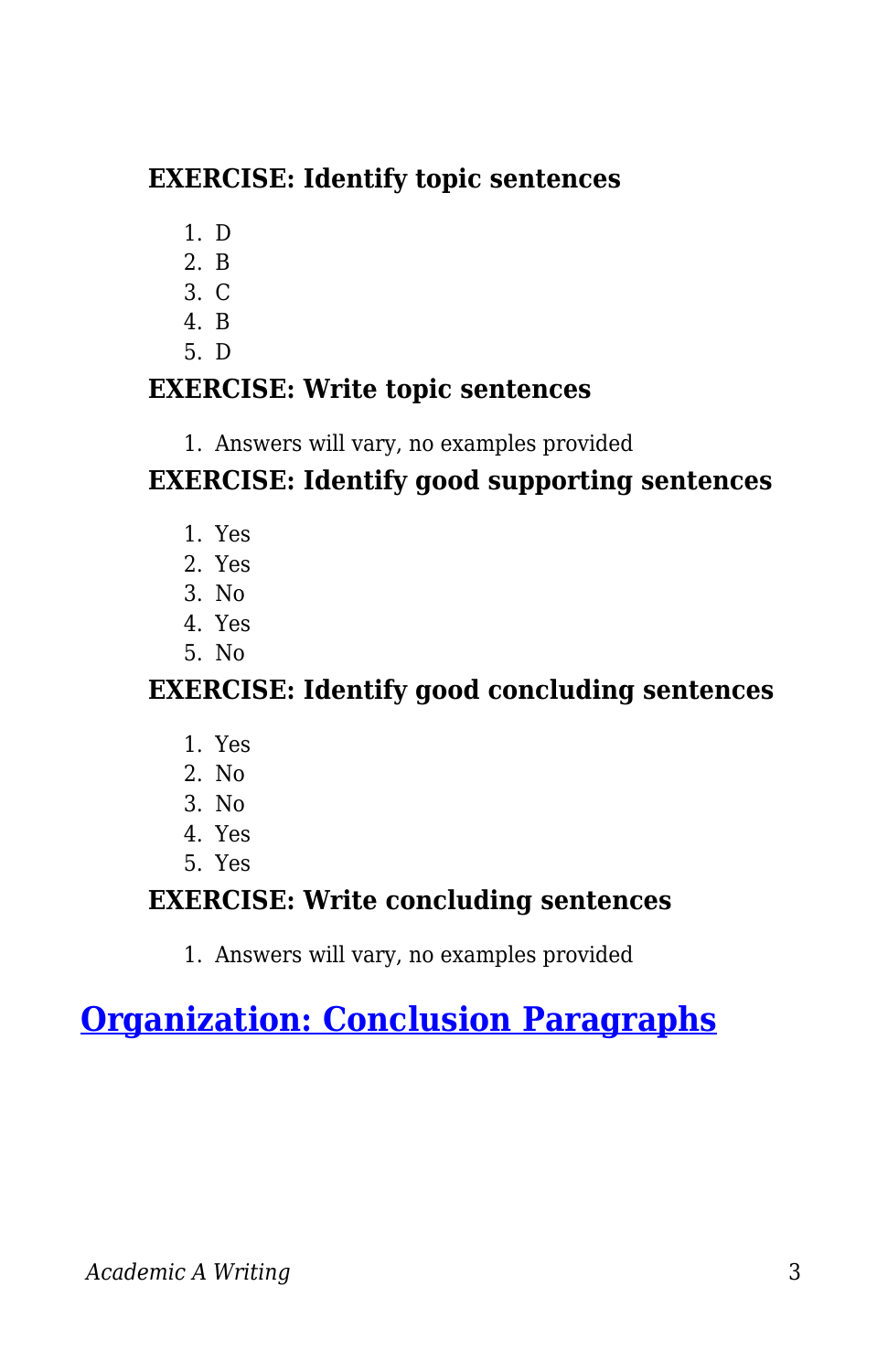## **EXERCISE: Identify effective restated thesis statements**

#### 1. B, D

## **EXERCISE: Restate a thesis**

## 1. Answers will vary, no examples provided **EXERCISE: Write a conclusion paragraph**

# 1. Answers will vary, no examples provided

## **EXERCISE: Identify types of paragraphs**

- 1. Conclusion
- 2. Body
- 3. Introduction

## **EXERCISE: Analyze an essay**

1. Answers will vary, no examples provided